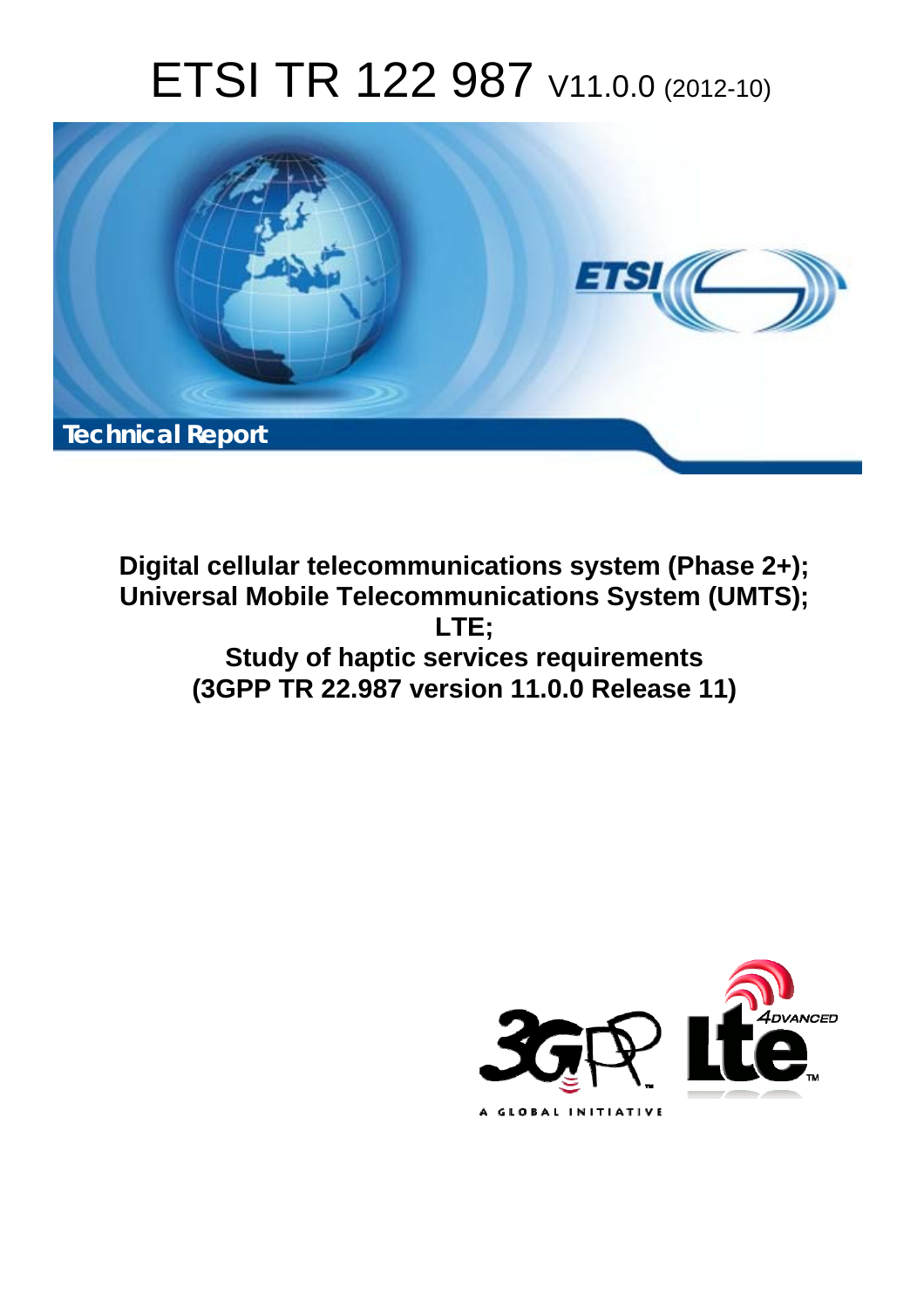Reference RTR/TSGS-0122987vb00

> Keywords GSM,LTE,UMTS

#### *ETSI*

#### 650 Route des Lucioles F-06921 Sophia Antipolis Cedex - FRANCE

Tel.: +33 4 92 94 42 00 Fax: +33 4 93 65 47 16

Siret N° 348 623 562 00017 - NAF 742 C Association à but non lucratif enregistrée à la Sous-Préfecture de Grasse (06) N° 7803/88

#### *Important notice*

Individual copies of the present document can be downloaded from: [http://www.etsi.org](http://www.etsi.org/)

The present document may be made available in more than one electronic version or in print. In any case of existing or perceived difference in contents between such versions, the reference version is the Portable Document Format (PDF). In case of dispute, the reference shall be the printing on ETSI printers of the PDF version kept on a specific network drive within ETSI Secretariat.

Users of the present document should be aware that the document may be subject to revision or change of status. Information on the current status of this and other ETSI documents is available at <http://portal.etsi.org/tb/status/status.asp>

If you find errors in the present document, please send your comment to one of the following services: [http://portal.etsi.org/chaircor/ETSI\\_support.asp](http://portal.etsi.org/chaircor/ETSI_support.asp)

#### *Copyright Notification*

No part may be reproduced except as authorized by written permission. The copyright and the foregoing restriction extend to reproduction in all media.

> © European Telecommunications Standards Institute 2012. All rights reserved.

**DECT**TM, **PLUGTESTS**TM, **UMTS**TM and the ETSI logo are Trade Marks of ETSI registered for the benefit of its Members. **3GPP**TM and **LTE**™ are Trade Marks of ETSI registered for the benefit of its Members and of the 3GPP Organizational Partners.

**GSM**® and the GSM logo are Trade Marks registered and owned by the GSM Association.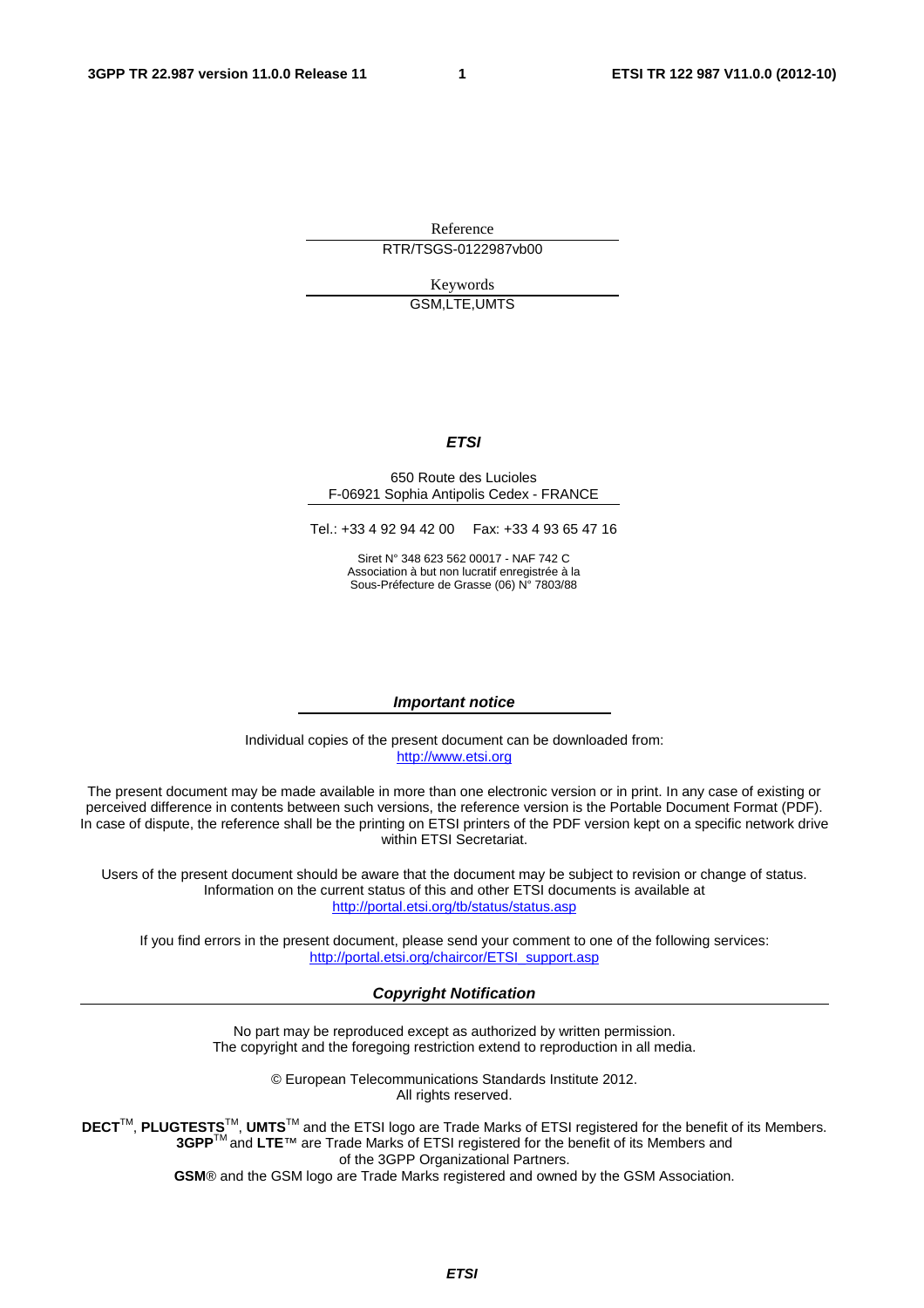### Intellectual Property Rights

IPRs essential or potentially essential to the present document may have been declared to ETSI. The information pertaining to these essential IPRs, if any, is publicly available for **ETSI members and non-members**, and can be found in ETSI SR 000 314: *"Intellectual Property Rights (IPRs); Essential, or potentially Essential, IPRs notified to ETSI in respect of ETSI standards"*, which is available from the ETSI Secretariat. Latest updates are available on the ETSI Web server ([http://ipr.etsi.org\)](http://webapp.etsi.org/IPR/home.asp).

Pursuant to the ETSI IPR Policy, no investigation, including IPR searches, has been carried out by ETSI. No guarantee can be given as to the existence of other IPRs not referenced in ETSI SR 000 314 (or the updates on the ETSI Web server) which are, or may be, or may become, essential to the present document.

### Foreword

This Technical Report (TR) has been produced by ETSI 3rd Generation Partnership Project (3GPP).

The present document may refer to technical specifications or reports using their 3GPP identities, UMTS identities or GSM identities. These should be interpreted as being references to the corresponding ETSI deliverables.

The cross reference between GSM, UMTS, 3GPP and ETSI identities can be found under [http://webapp.etsi.org/key/queryform.asp.](http://webapp.etsi.org/key/queryform.asp)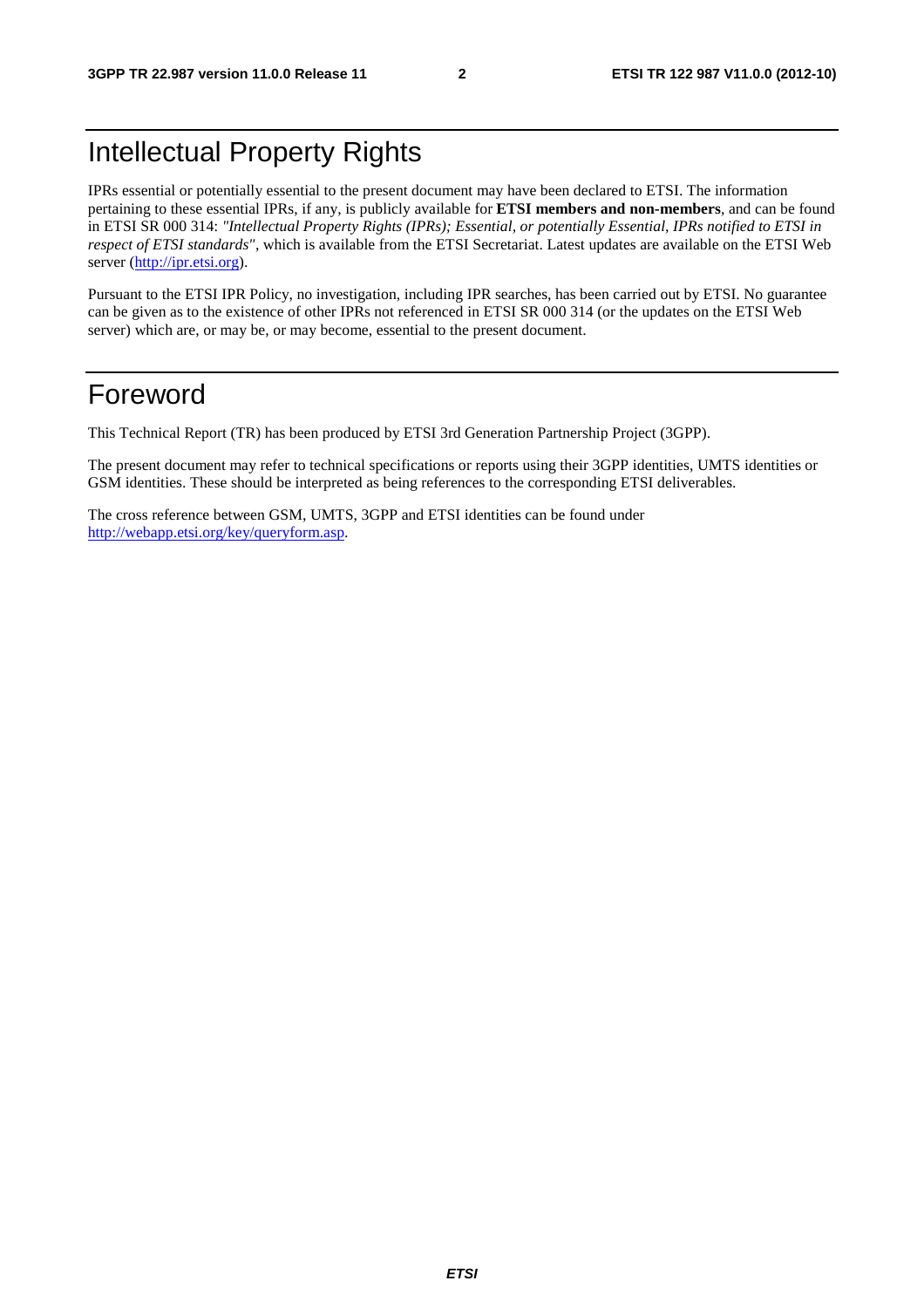$\mathbf{3}$ 

### Contents

| 1            |  |  |  |  |  |  |
|--------------|--|--|--|--|--|--|
| 2            |  |  |  |  |  |  |
|              |  |  |  |  |  |  |
| 3            |  |  |  |  |  |  |
| 4            |  |  |  |  |  |  |
| 4.1          |  |  |  |  |  |  |
| 4.2          |  |  |  |  |  |  |
| 4.3          |  |  |  |  |  |  |
| 4.3.1        |  |  |  |  |  |  |
| 4.3.2        |  |  |  |  |  |  |
| 4.3.3        |  |  |  |  |  |  |
| 4.3.4        |  |  |  |  |  |  |
| 4.4          |  |  |  |  |  |  |
| 5            |  |  |  |  |  |  |
| 5.1          |  |  |  |  |  |  |
| 5.1.1        |  |  |  |  |  |  |
| 5.1.2        |  |  |  |  |  |  |
| 5.1.3        |  |  |  |  |  |  |
| 5.1.4        |  |  |  |  |  |  |
| 5.2          |  |  |  |  |  |  |
| 5.2.1        |  |  |  |  |  |  |
| 5.2.2        |  |  |  |  |  |  |
| 5.2.3        |  |  |  |  |  |  |
| 5.2.4        |  |  |  |  |  |  |
| 5.3          |  |  |  |  |  |  |
| 5.3.1        |  |  |  |  |  |  |
| 5.3.2        |  |  |  |  |  |  |
| 5.3.3        |  |  |  |  |  |  |
| 5.3.4<br>5.4 |  |  |  |  |  |  |
| 5.4.1        |  |  |  |  |  |  |
| 5.4.2        |  |  |  |  |  |  |
| 5.4.3        |  |  |  |  |  |  |
| 5.4.4        |  |  |  |  |  |  |
|              |  |  |  |  |  |  |
| 6            |  |  |  |  |  |  |
| 6.1          |  |  |  |  |  |  |
| 6.2          |  |  |  |  |  |  |
| 6.3          |  |  |  |  |  |  |
| 6.4<br>6.5   |  |  |  |  |  |  |
| 6.6          |  |  |  |  |  |  |
|              |  |  |  |  |  |  |
| $\tau$       |  |  |  |  |  |  |
| 8            |  |  |  |  |  |  |
| Annex A:     |  |  |  |  |  |  |
|              |  |  |  |  |  |  |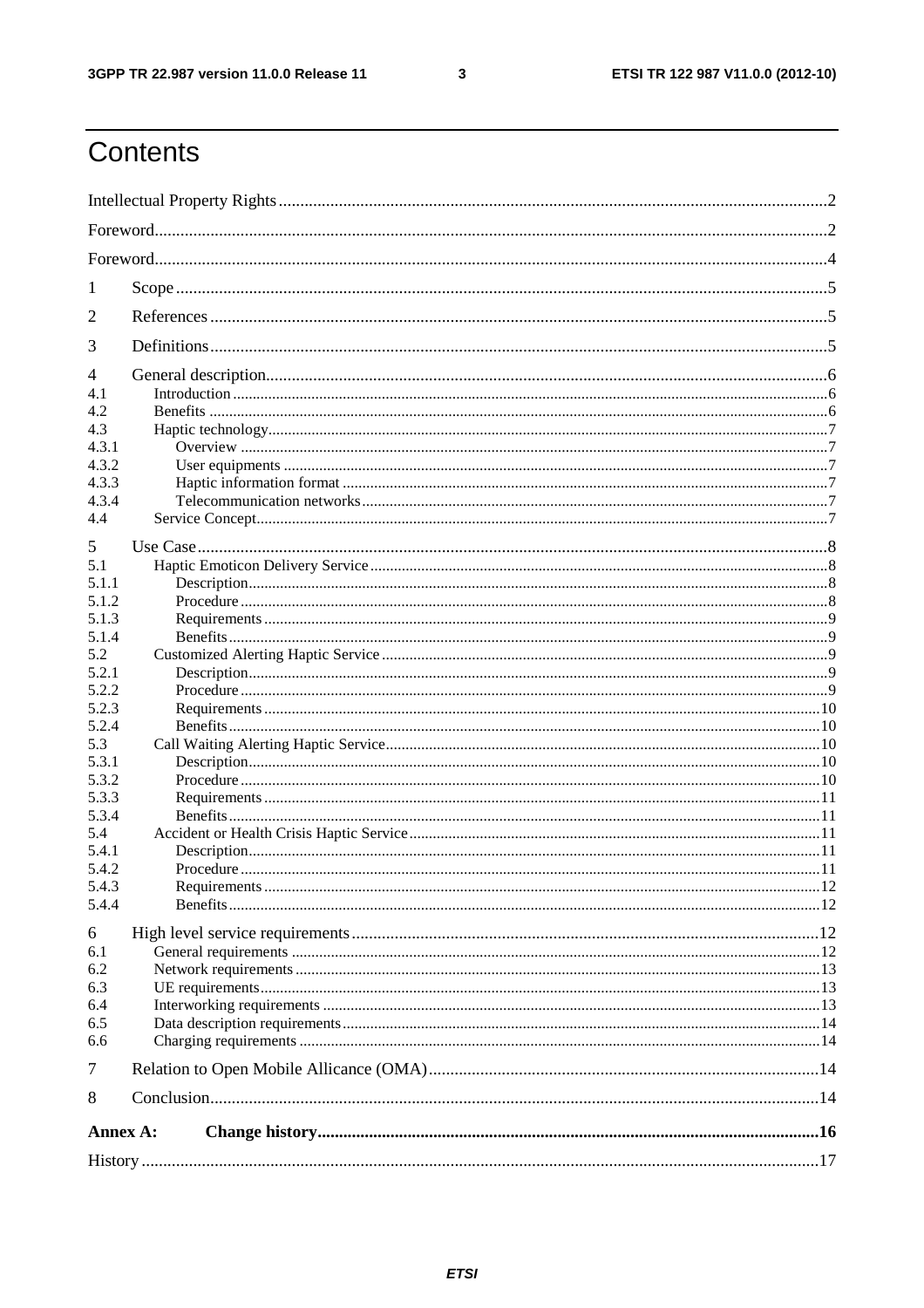### Foreword

This Technical Report has been produced by the  $3<sup>rd</sup>$  Generation Partnership Project (3GPP) Secretariat on behalf of the 3GPP Technical Specification Groups (TSGs).

The contents of the present document are subject to continuing work within the TSG and may change following formal TSG approval. Should the TSG modify the contents of the present document, it will be re-released by the TSG with an identifying change of release date and an increase in version number as follows:

Version x.y.z

where:

- x the first digit:
	- 1 presented to TSG for information;
	- 2 presented to TSG for approval;
	- 3 or greater indicates TSG approved document under change control.
- y the second digit is incremented for all changes of substance, i.e. technical enhancements, corrections, updates, etc.
- z the third digit is incremented when editorial only changes have been incorporated in the document.

The present document is based ISO/IEC Directives. Most clauses of the ISO/IEC document have been retained, while some clauses have been modified or deleted. Additional material has been inserted.

Items concerning word-processor specific layout and formatting matters when using the Microsoft Word for Windows® based skeleton documents and templates are shown with shaded background. Boiler plate text (i.e. text which shall be directly used in 3GPP specifications) is represented by *italic* characters.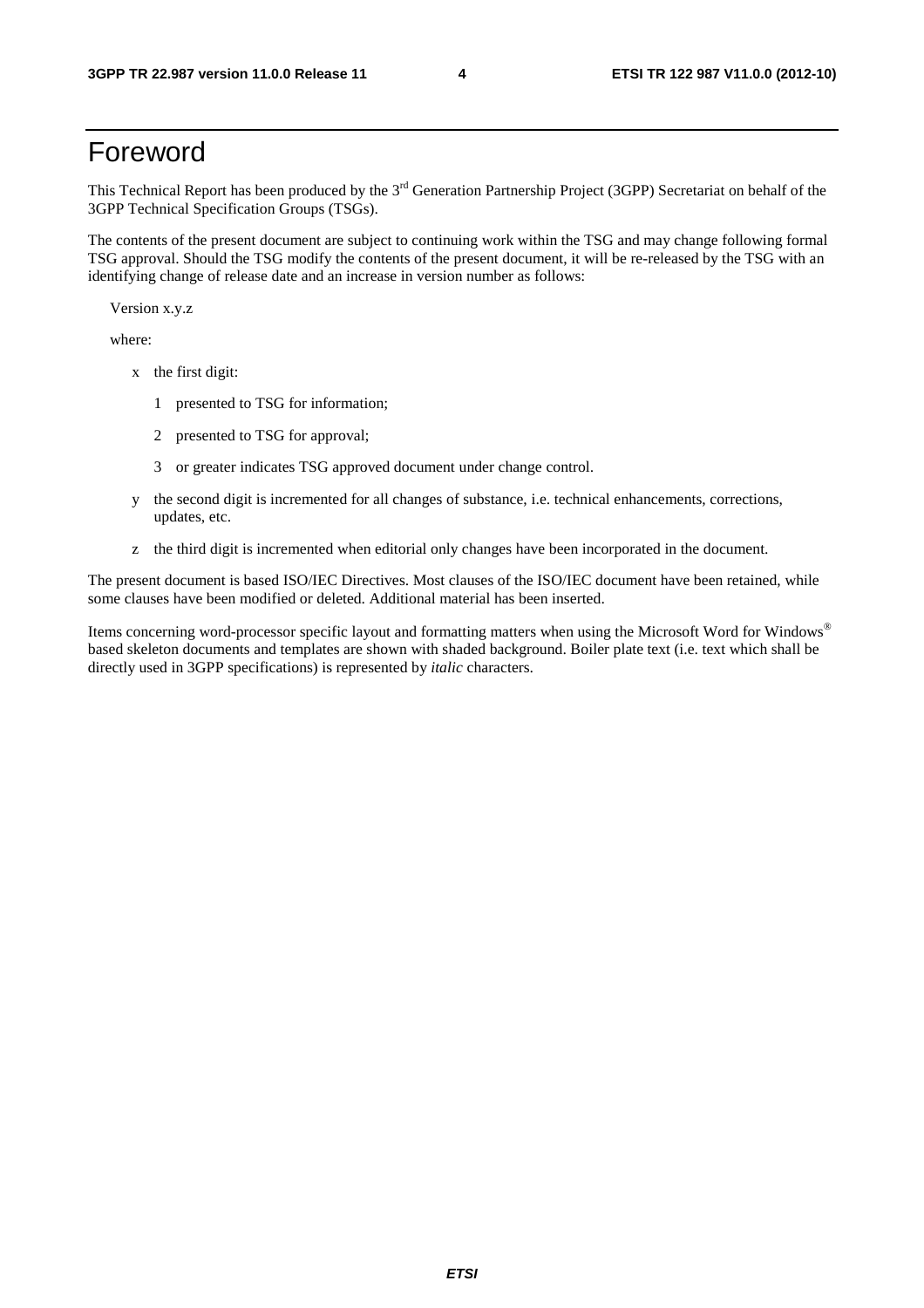### 1 Scope

This Technical Report aims to present use cases in telecommunication services that are developed by applying haptic technology. It also justifies accepting haptic technology in telecommunication services by investigating readiness for its use in the telecommunication system and the level of benefit for the user experience.

For such purpose this document investigates following questions:

- Provide the overview of current haptic technology which might be deployed in telecommunication
- Identify any adaption required for existing services enhanced by supporting the delivery of haptic sense
- Identify key aspects of new services built on capabilities provided by haptic technology
- Identify and specify general requirements for delivery of haptic sense in telecommunication networks
- Identify the scope and roles of 3GPP for mobile haptic services and consult with OMA to coordinate on the development of mobile haptic services

Note that this Technical Report considers all types of telecommunication networks within the scope of 3GPP, including mobile networks and IMS-based fixed networks, etc.

### 2 References

The following documents contain provisions which, through reference in this text, constitute provisions of the present document.

- References are either specific (identified by date of publication, edition number, version number, etc.) or non-specific.
- For a specific reference, subsequent revisions do not apply.
- For a non-specific reference, the latest version applies. In the case of a reference to a 3GPP document (including a GSM document), a non-specific reference implicitly refers to the latest version of that document *in the same Release as the present document*.
- [1] 3GPP TR 21.905: "Vocabulary for 3GPP Specifications".
- [2] 3GPP TS 22.101: "Service Principles".

### 3 Definitions

For the purposes of the present document, the following terms and definitions apply.

**Haptic (Haptic Sense):** Haptic is a sense perceived by touching an object. It involves tactile senses, (from the Latin, *tangere*, to touch), which refers to the touching of surfaces, and kinaesthetic senses (from the Greek, *kinesis*, movement and aesthesis, perception), or the sensing of movement in the body.

**Haptic Information**: Haptic Information is signal that is delivered over telecommunication networks to generate Haptic Feedback in the UE. Haptic Information may contain sender and receiver addresses, data types, haptic feedback data, and others.

**Haptic Feedback**: Haptic Feedback is a haptic sense generated in the UE.

**Haptic Service:** A Haptic Service indicates any communication-related services that involve delivering haptic. The haptic can be initiated either by the network or the user.

**Local Party (Sender):** the local party is the entity that sends Haptic Information.

**Remote Party (Receiver):** the remote party is the entity to which Haptic Information is sent.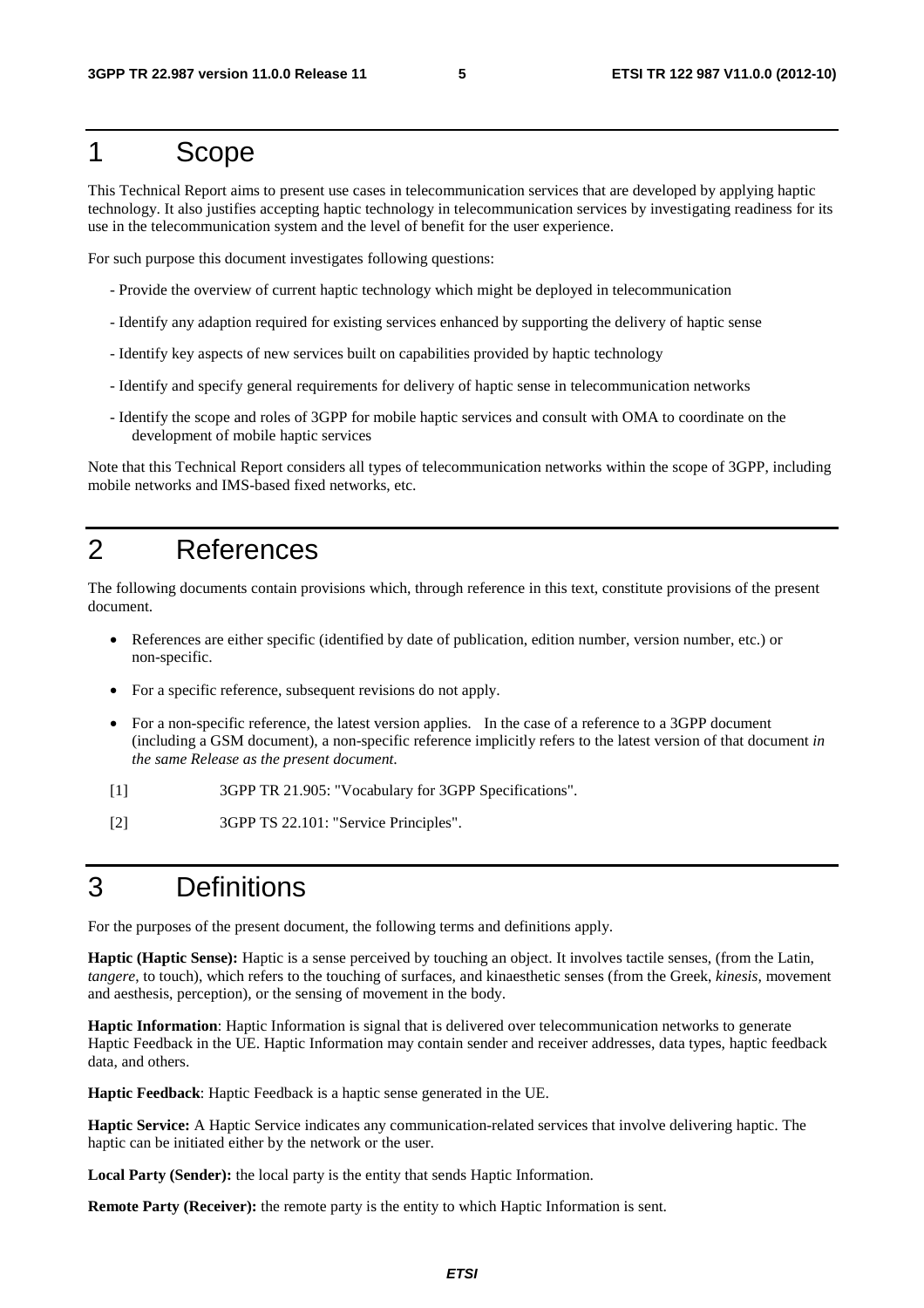### 4 General description

### 4.1 Introduction

Telecommunication has evolved over time by expanding the variety of senses it can deliver. Originally supporting voice calls, the telecommunication system conveyed auditory sense stimulation. After SMS, and then MMS introduction, users were provided visual sense stimulation by conveying messages in a written and image/graphical form. Recent telecommunication systems have extended the visual stimulation by adding motion video capabilities. In spite of these service enhancements, telecommunication is yet to provide a full range of sensory expression and input, used in human face to face communication and activities.

One sense that has drawn attention rapidly is haptic. The word "Haptic" originated from Greek *haptesthai*, which means 'to touch.' Haptic involves tactile senses, (from the Latin, *tangere*, to touch), which refers to the touching of surfaces, and kinaesthetic senses (from the Greek, *kinesis*, movement and aesthesis, perception), or the sensing of movement in the body.

Haptic has been one of major sources for human being to collect information in the external environment and has also been used in communication between people, such as expressing intimacy by touch. Recent development in haptic feedback devices made it possible to provide haptic feedback to users and has been applied in a wide range of fields. For example, game controllers such as joysticks and steering wheels are able to provide haptic feedback that simulates the tactile sense and/or kinaesthetic sense (i.e. force feedback) a player in the game might experience in the virtual environment.

Contrary to the examples above, in telecommunication systems, haptic has been neglected as the UEs are not ready for haptic services. Even though most mobile devices support vibration, it was not programmable, and thus its use is confined to playing silent ring tones. But recent devices are beginning to adopt a more advanced haptic feature that supports programmable vibrations varying in length, frequency and magnitude. Moreover, it is expected that in the near future mobile devices is expected to adopt various haptic feedback other than vibrotactile device enabling the delivery of temperature, texture or electronic stimulus more apparent. With the introduction of haptic enabled devices, it is now timely to evaluate the benefits of deploying haptic services in telecommunication networks, and evaluate the feasibility and efforts to implementing them.

### 4.2 Benefits

By supporting the delivery of haptic sense in telecommunication networks, network operators can provide a more enhanced way of communication in terms of information accessibility and receptiveness to subscribers.

From subscribers" point of view, haptic sense is an appropriate medium through which distinctive and intuitive messages can be conveyed. Alert messages in haptic sense can help reduce cognitive load and provide additional information compared to the messages transferred via sound. Also, it can also be used in distractive and loud environments. Moreover, when haptic sense combines with auditory or visual sense, the multimodal feedback is known to reinforce the receptiveness of messages. Such multimodal feedback can also help users with visual or hearing disabilities understand messages more clearly.

From network operators" viewpoint, the most obvious benefit is that it enables to provide new services built upon haptic sense, which has not been utilized in previous telecommunication services. Note that in addition to providing new services based solely on haptic sense, it is also possible to add haptic sense to existing supplementary services. For example, warning, alert or confirmation messages that have been delivered through audio channel can be delivered with a combination of sound and haptic sense. By introducing new services and/or extending existing services with haptic sense, operators can have additional source of revenue. In summary, the addition of haptic sense helps operators enrich existing services, as well as to develop new services.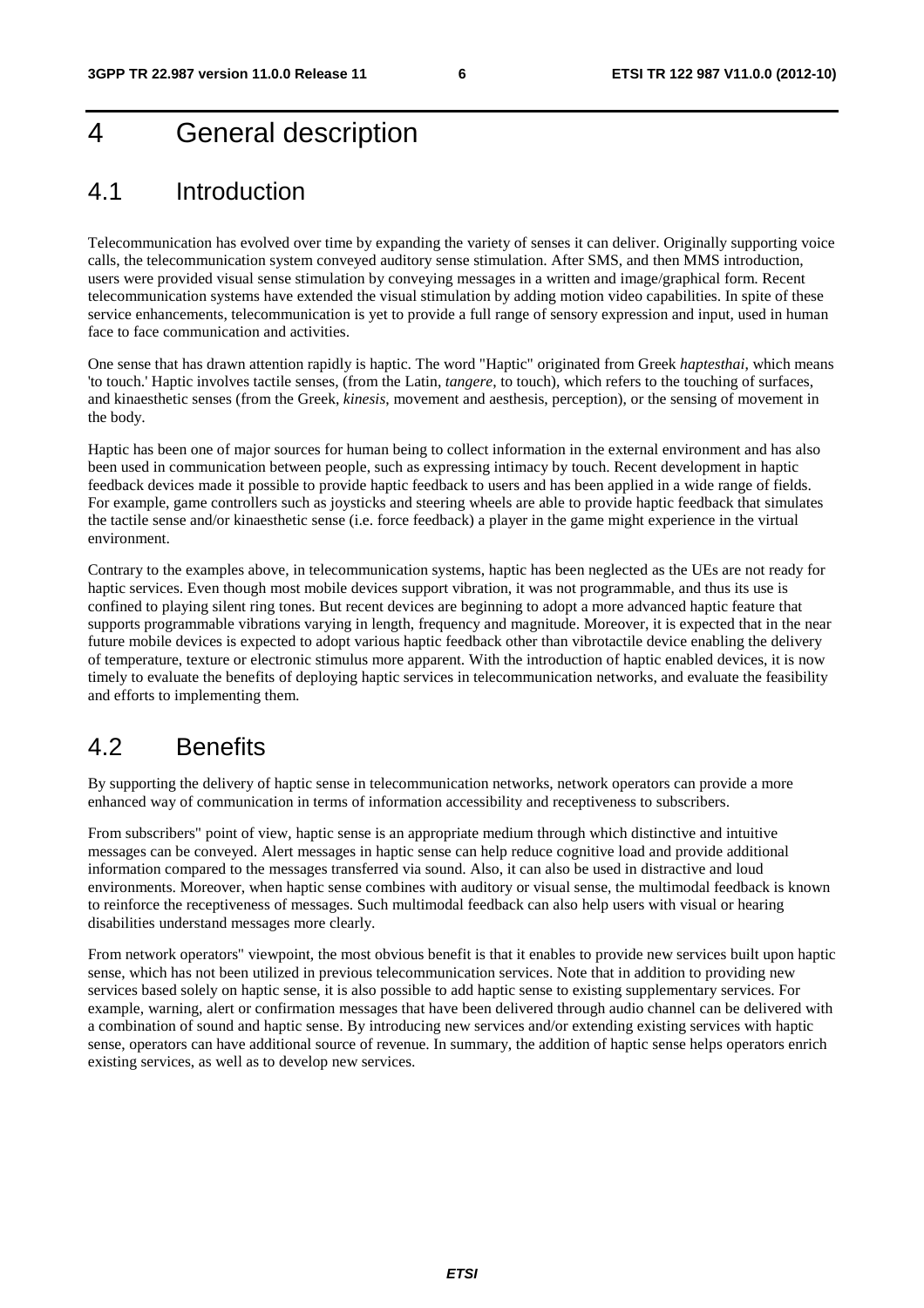### 4.3 Haptic technology

#### 4.3.1 Overview

The prerequisite for providing mobile haptic service is that the UEs should be able to generate appropriate haptic sense based on the haptic information delivered through the network. To this end, three components should be prepared: 1) UEs that generate haptic senses, 2) haptic information format that both UEs and networks can understand, and 3) telecommunication networks that deliver haptic information for haptic senses.

#### 4.3.2 User equipments

A number of UEs already support the generation of haptic feedback due to the rapid development of haptic components that are simple and small enough to be adopted in mobile devices. Until now the most of available haptic devices are those with high-fidelity vibration. Such devices usually include vibration actuators that provide high-fidelity vibration effects and a vibration player that controls the operation of the actuator. Moreover, given the trend of fast developing haptic feedback devices such as thermal display, electrostatic feedback device or tactile display, the number of UEs supporting haptic service and the variety of senses they support are likely to increase quickly.

#### 4.3.3 Haptic information format

While more and more handsets supporting haptic senses are available, a standardized haptic information representation formats should be developed for haptic services. The absence of standardized haptic information representation formats has prevented possible applications from being developed in telecommunication networks. While there are some standardization activities outside 3GPP, efficient and clear representation for telecommunication services need to be defined. **<sup>1</sup>**

#### 4.3.4 Telecommunication networks

Without the standardized haptic information format and the related protocols, telecommunication networks are not yet ready support haptic service. Therefore the haptic information representation formats and the protocols for their delivery through telecommunication networks should be the main focus of standardization.

### 4.4 Service Concept

Haptic service requires the delivery of haptic information from the sending party, either user or the network, to the receiving party(s). An application in the receiving party"s UE converts haptic information to perceivable haptic feedback.

The kind of haptic sense is not limited, as long as the UE is able to generate the sense. Examples of haptic senses include, but are not limited to, vibrotactile sense, shear sense, thermal sense, and pneumatic sense.

As haptic can be combined with other senses or can even replace other senses that have been used in delivering messages, theoretically every service in telecommunication can incorporate haptic.

Below several categorizations of haptic services are introduced.

1. By the timing of haptic information delivery:

-

- Asynchronous (alert message, SMS enriched with haptic information, …)
- Synchronous (haptic information shared in real time during communication between two persons)

**<sup>1</sup>** For example, the International Organization for Standardization (ISO) Technical Committee on Ergonomics (TC159) has started to standardize haptic technology in Working Group 9 "Tactile and Haptic Interaction since 2005. A more detailed introduction can be found in this publication: http://www.springerlink.com/content/u25hw52p50488180/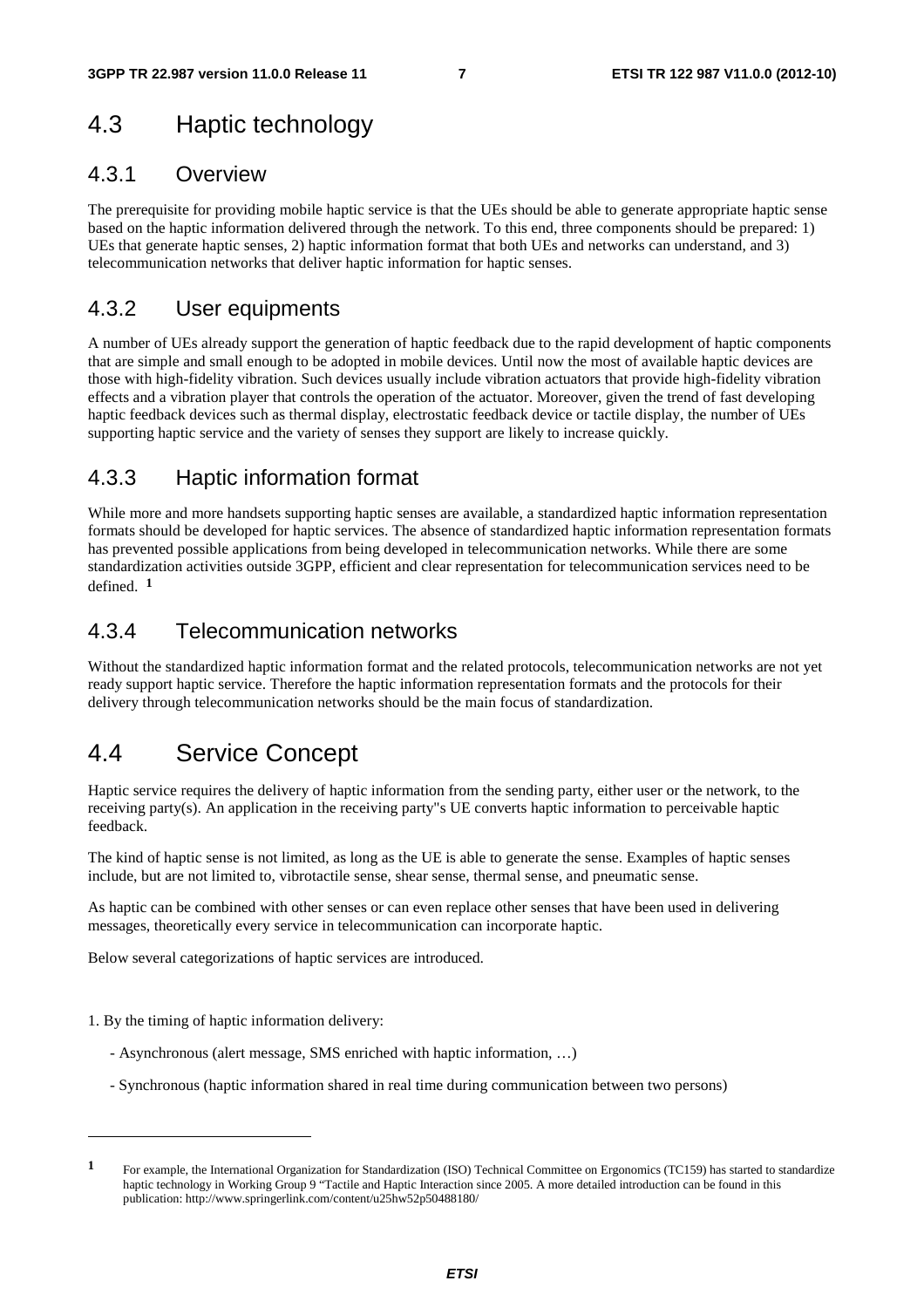#### 2. By the entity that initiates the delivery of haptic information:

- Network-initiated services
- User-initiated services
- 3. By the stage of communication:

#### **Table 1: Category of Haptic Service**

| Category                          | <b>Description</b>                                                                                                                                  | <b>Expected Needs</b>                                                                                                                                                                   | <b>Examples</b>                                                        |
|-----------------------------------|-----------------------------------------------------------------------------------------------------------------------------------------------------|-----------------------------------------------------------------------------------------------------------------------------------------------------------------------------------------|------------------------------------------------------------------------|
| 1. Idle<br><b>Status</b>          | Status when a subscriber does not engage<br>any communication activity through<br>$\mathsf{I}$<br>telecommunication network                         | - Receive relevant, but not<br>critical information, in not<br>intrusive way                                                                                                            |                                                                        |
| 2.<br>Connecting<br><b>Status</b> | The status when a calling subscriber is<br>establishing connection to a receiving<br>subscriber.                                                    | - Express unique identity<br>when calling or identify the<br>without<br>caller<br>directly<br>checking the screen or<br>sound through speaker                                           | - Customized alerting haptic<br>service                                |
| 3. Calling<br><b>Status</b>       | The status when a subscriber is engaged<br>communication activity<br>through<br>in.<br>a<br>telecommunication network, such as voice<br>call or SMS | - Express one"s message<br>and sentiment in a richer<br>more delicate<br>and<br>wav<br>through haptic information<br>- Receive important signals<br>from the network during the<br>call | - Haptic emoticon delivery<br>service<br>- Call waiting haptic service |

### 5 Use Case

### 5.1 Haptic Emoticon Delivery Service

#### 5.1.1 Description

The Haptic Emoticon Delivery Service is a service that delivers haptic information or "haptic emoticon" during communication. According to the type of communication, the Haptic Emoticon Delivery Service can be divided into synchronous service and asynchronous service. An example of synchronous service is the Haptic Emoticon Delivery Service in a voice/video call, and that of asynchronous service is the Haptic Emoticon Delivery Service in messaging services, such as SMS, MMS, and IM service.

Firstly in a voice or video call, the Haptic Emoticon Delivery Service helps the sending party to express a certain feeling, emotion, or other information implicitly by the haptic feedback generated in the receiving party, while talking during the voice or video call. The example of such haptic feedback includes a heartbeat or laughter.

Secondly when a subscriber is communicating via SMS, MMS or IM service, the Haptic Emoticon Delivery Service allows the sending party to express a certain feeling, emotion, or other information implicitly by the haptic feedback generated in the receiving party when the receiving party checks the message. The example of such haptic feedback includes a heartbeat or laughter.

#### 5.1.2 Procedure

For an illustrative purpose, suppose two subscribers, Joe and Sally, are engaged in a voice or video call.

- While talking, Joe wants to express his joy by generating haptic feedback that represents "laughter" in Sally"s UE.
- Joe initiates the intended Haptic Emoticon Delivery Service by shaking his UE vertically for example.
- An application in the Joe"s UE recognizes the movement, and notifies the network that it should deliver haptic information that represents laughter to Sally"s UE.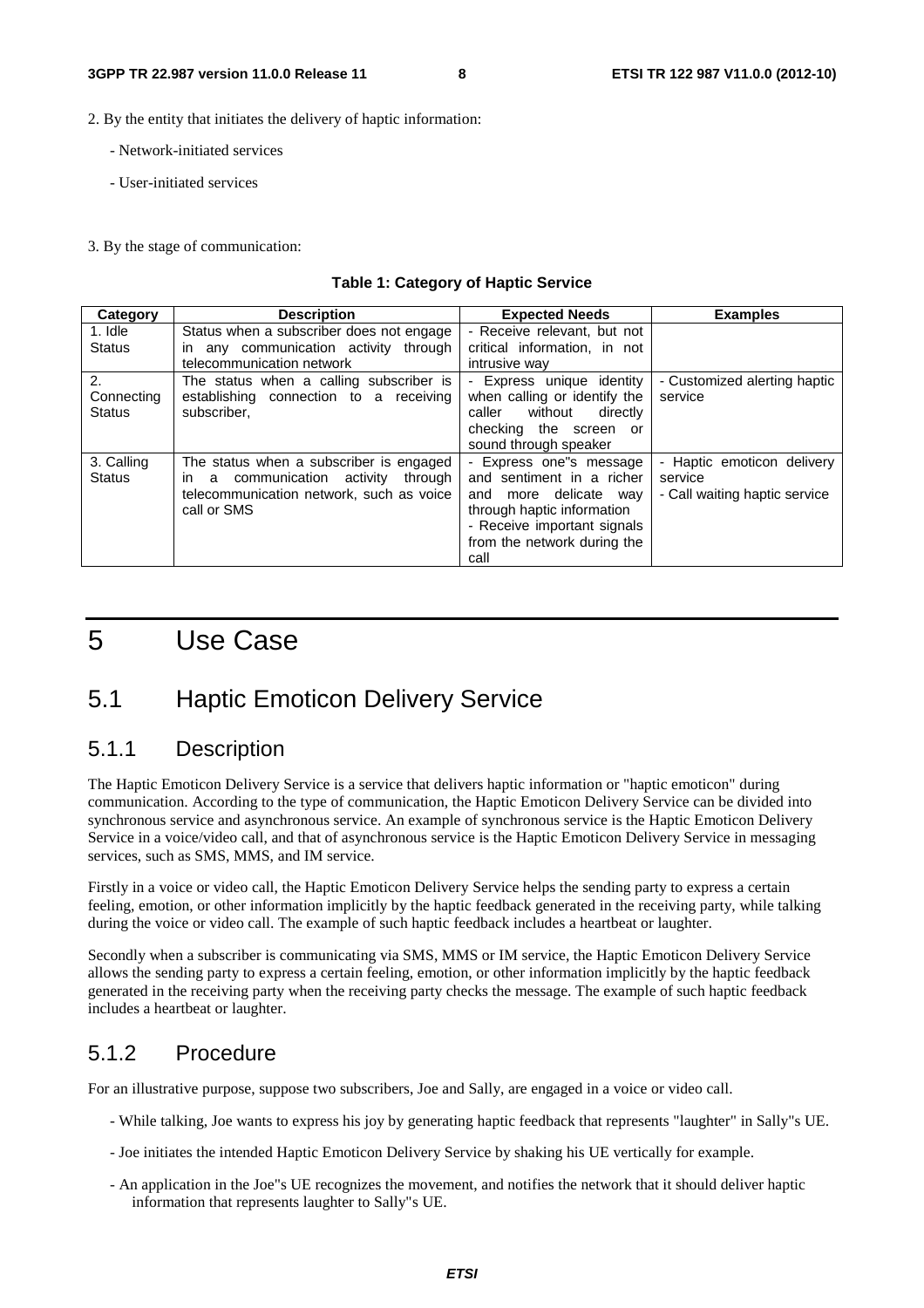- The network delivers the haptic information to Sally"s UE.
- When Sally"s UE receives the incoming haptic information from the network, the application in the Sally"s UE generates haptic feedback based on the haptic information.
- As a consequence, Sally receives the haptic feedback representing Joe"s emotion while talking.

The service procedure in messaging is slightly different.

- While sending SMS or MMS or talking through the IM service, Joe wants to express his joy by generating haptic feedback that represents "laughter" in Sally"s UE when Sally checks the message.
- In order for the network to deliver to the Sally"s UE the haptic information that represents "laughter", Joe attaches the text string such as "/laughter/" within the message.
- The network delivers the haptic information to Sally"s UE.
- When Sally checks the message, the application in the Sally"s UE generates haptic feedback based on the incoming haptic information from the network.
- As a consequence, Sally receives the haptic feedback representing Joe"s emotion while receiving SMS, MMS, or IM message.

#### 5.1.3 Requirements

When the sending party attempts to send haptic information to the receiving party(s), for example by shaking the UE or mobile-initiated USSD operation, the network should support the delivery of the haptic information.

When the sending party wants the receiving party"s UE to generate haptic feedback, the network should deliver the haptic information along with the original message.

#### 5.1.4 Benefits

In a voice or video call, the Haptic Emoticon Delivery Service helps to express the sending party"s feeling or emotion by the haptic feedback generated in the receiving party"s UE. Such implicit way of expression supplements voice or visual call that they are engaged in, providing joyful experience while delivering the speaker"s intention more effectively.

When sending a message, the Haptic Emoticon Delivery Service helps to express and deliver the sending party"s feeling or emotion by the haptic feedback generated in the receiving party"s UE. It supplements SMS, MMS, or IM message that the sending party is sending, by delivering the speaker"s emotions more clearly.

### 5.2 Customized Alerting Haptic Service

#### 5.2.1 Description

The Customized Alerting Haptic Service enables a subscriber to replace the default alerting ring back tone and customized alerting tone into customized alerting haptic feedback, a multimodal tone that combines haptic with sound, video and other senses altogether.

#### 5.2.2 Procedure

The subscriber (either the called party or the calling party) subscribes and activates the Customized Alerting Haptic Service to change his or her active Customized Alerting Haptic feedback. Here it is assumed that the called party has a priority in playing Customized Alerting Haptic feedback, but it is the network operator"s policy whether the called or the calling party has the priority.

When the calling party tries to establish a call channel to the called party, a Customized Alerting Haptic information is sent to the called party"s UE, along with the notification about the incoming call.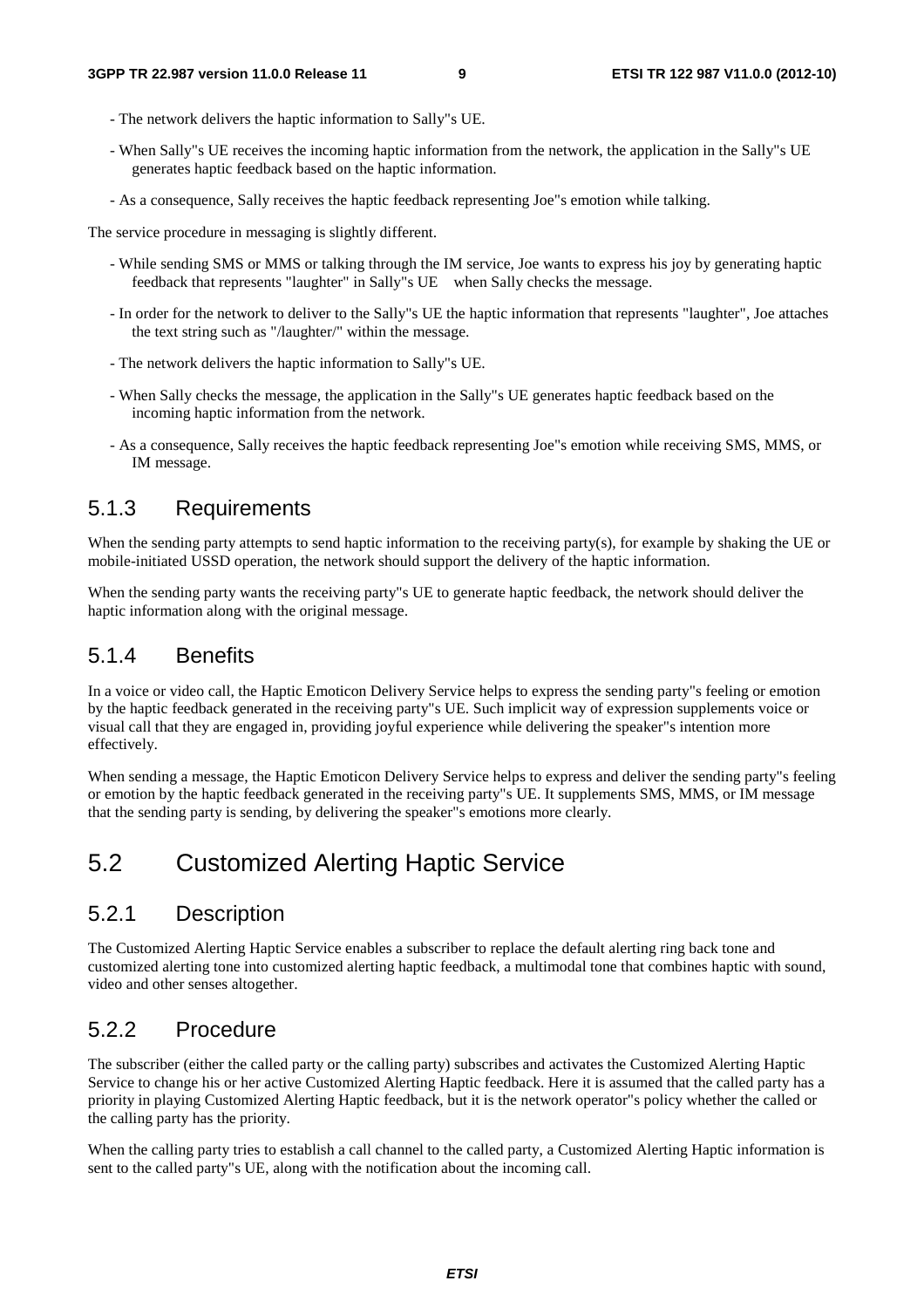The called party"s UE receives the Customized Alerting Haptic information from the network and generates Customized Alerting Haptic feedback accordingly.

When the called party answers the call, the network stops sending Customized Alerting Haptic information and the conversation begins.

#### 5.2.3 Requirements

The calling party"s operator should be able to configure from which party the Customized Alerting Haptic should have the priority.

The Customized Alerting Haptic shall override the default set alerting tone towards the calling subscriber.

The operator should provide the Customized Alerting Haptic library in the home network to store subscriber"s Customized Alerting Haptic information.

The Customized Alerting Haptic information that is sent to the calling party or the called party can be chosen from the Customized Alerting Haptic library according to the rules such as time, the identity and the location of each party.

The network should store the User Profile including UE capability. Based on the information, appropriate haptic information that the UE can interpret is sent.

The network should send Customized Alerting Haptic information to the called party"s UE when the calling party tries to establish the call channel to the called party.

The service subscriber can activate and de-activate their Customized Alerting Haptic Service. For activation and deactivation, the service subscriber may employ USSD commands, SMS, IVR or other means.

#### 5.2.4 Benefits

If the calling party has the priority, the benefit is as follows.

- While waiting for the called party to answer a call, the calling party can enjoy the Customized Alerting Haptic feedback that he/she chooses.
- The calling party can notice the exact moment when the call connection is made to the called party simply by holding the UE and perceiving that the haptic feedback stops generating. Such feature is useful for someone who is reluctant to put the UE into his/her ear closely because of the concern about the electronic wave, for example.

If the called party has the priority, the benefit is as follows.

- The called party can express their individual character by sending the haptic feedback to the calling party.
- The calling party can notice the exact moment when the call connection is made to the called party simply by holding the UE and perceiving that the haptic feedback stops generating. Such feature is useful for someone who is reluctant to put the UE into his/her ear closely because of the concern about the electronic wave, or because of the willingness to avoid annoying sound of ring back tone, for example.

### 5.3 Call Waiting Alerting Haptic Service

#### 5.3.1 Description

The Call Waiting Alerting Haptic Service permits a subscriber to be notified of an incoming call by haptic feedback when the subscriber is engaged in an active or holding a call.

#### 5.3.2 Procedure

For an illustrative purpose, let"s suppose there are three subscribers: Joe, Sally and Tom.

- Joe is a subscriber who is provided by the network with the Call Waiting Alerting Haptic Service and who reacts to Call Waiting.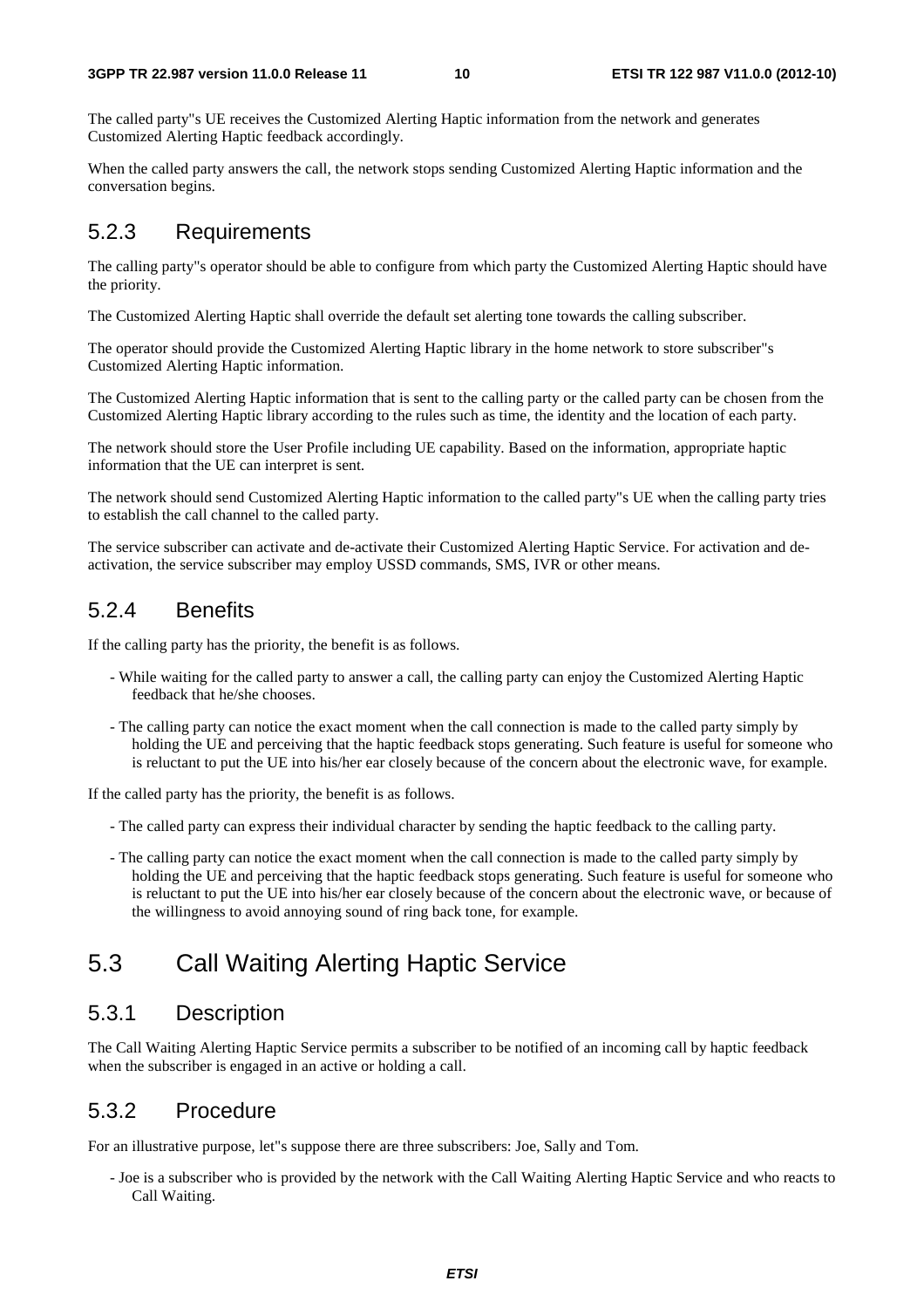- Sally is a subscriber who originated a call to Joe which causes the Call Waiting Alerting Haptic Service to be initiated.
- Tom is a subscriber who is engaged in a call with Joe, either being the calling or the receiving party.

Joe is subscribed to the Call Waiting Alerting Haptic Service and his UE supports the play of haptic feedback

The normal flow for Call Waiting Alerting Haptic Service is as follows.

- Joe is engaged in a call with Tom.
- Sally calls Joe.
- Joe is notified by haptic feedback that someone has called him.
- If Joe responds to Sally"s call, a new call between Joe and Sally is established.

#### 5.3.3 Requirements

The network should store haptic information that can generate haptic feedback which notifies of an incoming call.

The network should store the User Profile including UE capability on whether the UE can interpret the appropriate haptic information or not.

The network should be able to send haptic information to the UE.

The network sends haptic information to the UE only if the UE can interpret the haptic information and generate haptic feedback accordingly.

The network should allow the subscribers to set different haptic information to each potential caller, so that the subscriber can identify the caller simply by holding the UE.

The service subscriber can activate and de-activate his Call Waiting Alerting Haptic Service. For activation and deactivation, the service subscriber may employ USSD commands, SMS, IVR or other means.

#### 5.3.4 Benefits

 Joe can perceive the Call Waiting Haptic Feedback much easier compared to the current Call Waiting Service that relies on beeping, especially when Joe is located in a noisy environment. In addition, it will not interrupt the current conversation since the message does not include any sound. Therefore, the Call Waiting Haptic Feedback enables seamless communication during the call even when the network notifies that another call is waiting to answer.

Moreover, if it is supported that a subscriber can set a different form of haptic information to each potential caller, then the subscriber can identify the caller simply by holding the UE.

### 5.4 Accident or Health Crisis Haptic Service

#### 5.4.1 Description

A UE may be dropped accidentally or the user may have a greater or lesser health crisis that results in the user falling. Acceleration profiles may be used to assess which of several possible scenarios have taken place and then initiate appropriate action to verify the situation and to bring help if needed.

#### 5.4.2 Procedure

A user may elect to subscribe to a the 'Accident or Health Crisis Haptic Service' in which case the user may choose to indicate in the subscription information on health conditions that may lead to a fall, and may also indicate who is to be called should a fall occur.

Independent of the above subscription, a UE may experience downward acceleration followed by sudden and possibly severe deceleration (the UE hits the floor) or lesser deceleration (the user falling cushions the UE from the more severe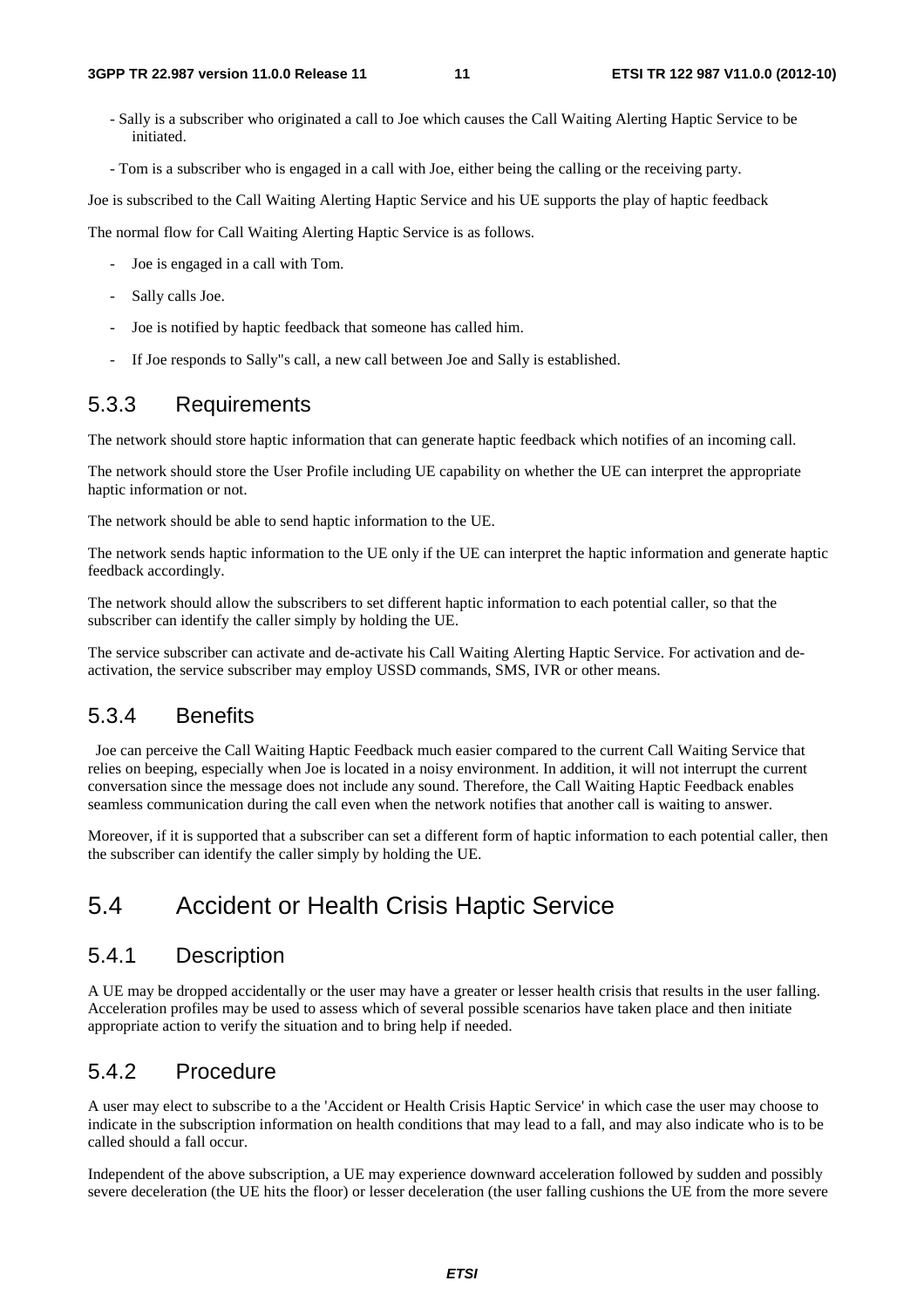impact of the UE hitting the floor directly.) To distinguish among possible alternative causes, the application in the UE assesses whether:

- the UE was dropped (there is an upward vertical acceleration soon afterwards (i.e., there is a 'recovery' acceleration profile following the 'dropped UE' acceleration profile); or
- the user had a lesser health crisis of some sort (the vertical deceleration was not as severe as in the 'dropped' case and there is a 'recovery' acceleration profile detected which may be delayed or slower or both compared to the 'dropped UE' profile); or
- the user had a significant health crisis of some sort (possibly the vertical deceleration was not as severe as in the 'dropped' case and there was no 'recovery' acceleration detected.)

If the sequence of accelerations is clearly a 'dropped UE' instance, do nothing. Alternatively, the UE may indicate to the user that it has detected a 'dropped UE' instance and request verification that this is the case to avoid a 'false positive' interpretation as a health crisis.

If the sequence of accelerations appears to be a lesser health crisis (a 'recovery' is detected), alert the user with an appropriate indication and await a response. If there is no response, treat as a significant health crisis.

If the sequence of accelerations appears to be a significant health crisis (no 'recovery' is detected), consult the subscriber"s profile and connect the user to the appropriate response agency or authority indicating the reason for the call and providing geographic position information. Interaction between the user and the agency will determine whether help (e.g., an ambulance) is sent.

#### 5.4.3 Requirements

The UE is fitted with accelerometers configured to detect sudden accelerations and an application that can assess the severity and direction as inputs to a decision process on the type of event that has occurred.**2** The application may be located in UE or the network. If in the network, appropriate data transfer to the network entity where the application resides would be required.

The network stores health crisis contact information for use when a health crisis event is detected. This information should be stored as part of or be associated with the user profile.

The subscriber should be able to cancel an instance of this haptic service based on a response to the UE indicating it has detected what may be an event that would cause it to alert appropriate assistance services.

#### 5.4.4 Benefits

-

This service enables rapid response to a health crisis. It can initiate a response even if the user is incapacitated by the crisis. This is especially useful to individuals living alone as a health crisis might otherwise not be discovered for some time.

### 6 High level service requirements

### 6.1 General requirements

General requirements for haptic services are as follows:

- Either the user or the network may initiate haptic services.
- The network may store a set of haptic information, among which one will be chosen and delivered to the remote party.

**<sup>2</sup>** This is envisaged as similar to the ability of modern laptop hard disk drives to detect whether they have been dropped and to park their heads to prevent damage before the device strikes the floor.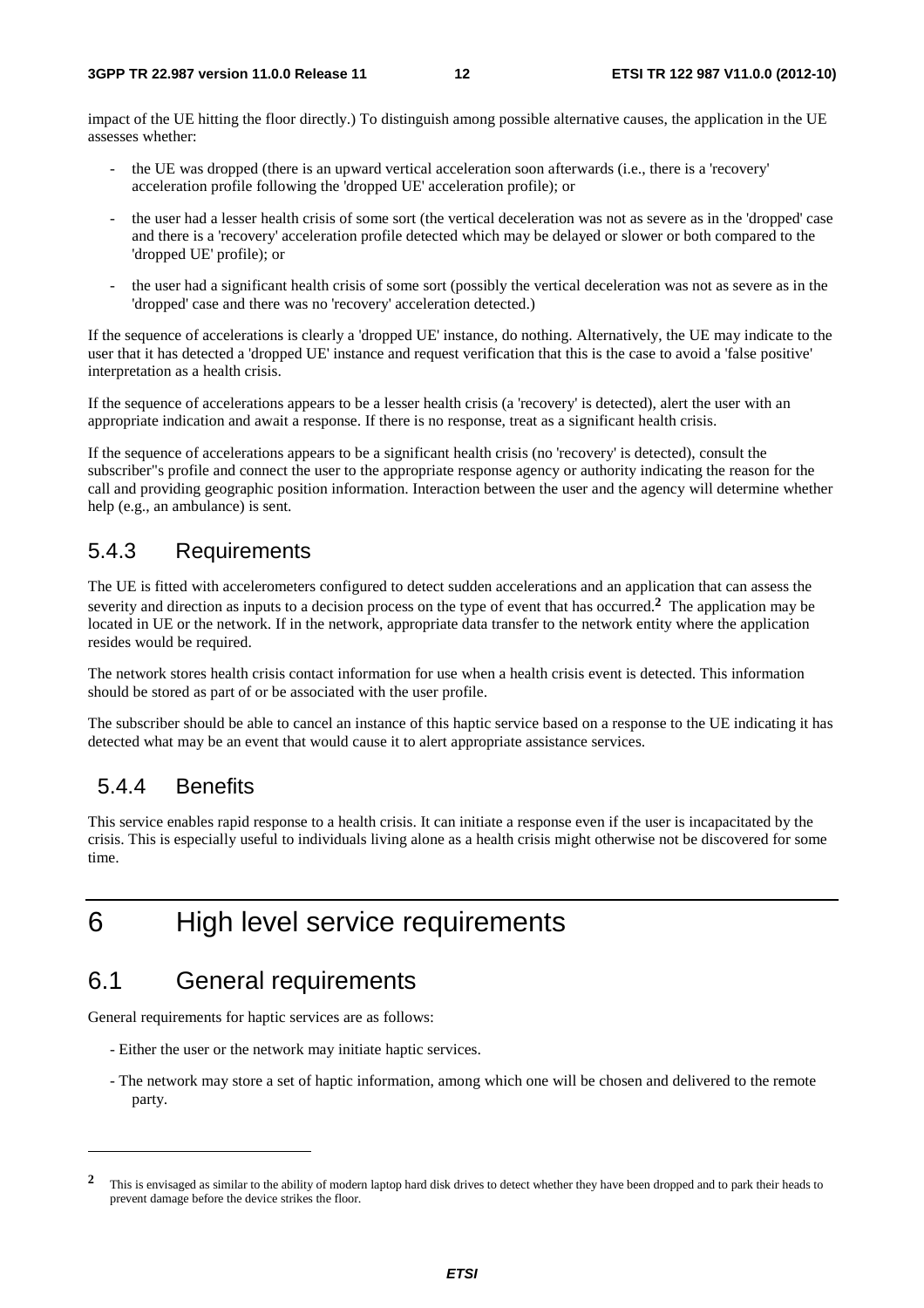- The network should deliver such haptic information within existing communication services including both real time services (e.g. Multimedia Call/Conferences) and non real time services (e.g. SMS, MMS).

In addition, it shall be supported for subscribers to activate or deactivate the service.

- Both the local and the remote party shall be able to activate and deactivate the haptic service.
- When the local party deactivates haptic service, the network should not send haptic information.
- When the remote party deactivates haptic service, the haptic information should be ignored.

Finally, the haptic services shall not affect the service of other services.

- If the haptic information cannot be delivered to the remote party, or the haptic feedback cannot be generated in the remote party, the remaining services except haptic service shall be provided
- Even in case haptic service is unavailable for some reason (e.g. failure of delivery of the haptic information, wrong delivery of haptic information to the UE without haptic feedback capability, etc), the services other than haptic service shall be still provided.

### 6.2 Network requirements

This section describes the network requirements for haptic service. The scope of network includes both fixed and mobile networks.

- The network shall be able to send haptic information for haptic services.
- The network shall be able to decide the haptic service availability based on the UE capabilities of the remote party.
- The network shall deliver haptic information which the remote party supports.
- The network shall be able to generate haptic information based on a pre-defined set of haptic actions and user created haptic actions.
- The network shall not send haptic information if either the local party or the remote party deactivates the haptic service.
- The network shall generate and store data for charging. (e.g. CDR)

### 6.3 UE requirements

This section describes the UE requirements to provide haptic services.

- The UE shall be able to provide the network with its capability information such as what haptic sense it can send and receive.
- The UE shall be able to send haptic information via the network.
- The UE with haptic capability shall be able to generate haptic feedback according to haptic information.
- The UE may ignore the received haptic information when the haptic information is out of its capability.

### 6.4 Interworking requirements

In case haptic services are provided via interworking between different domains, (i.e. mobile networks, IMS mobile and fixed networks), the followings should be supported.

- UE capability should be exchanged between domains.
- Haptic information may be transcoded to be delivered between domains.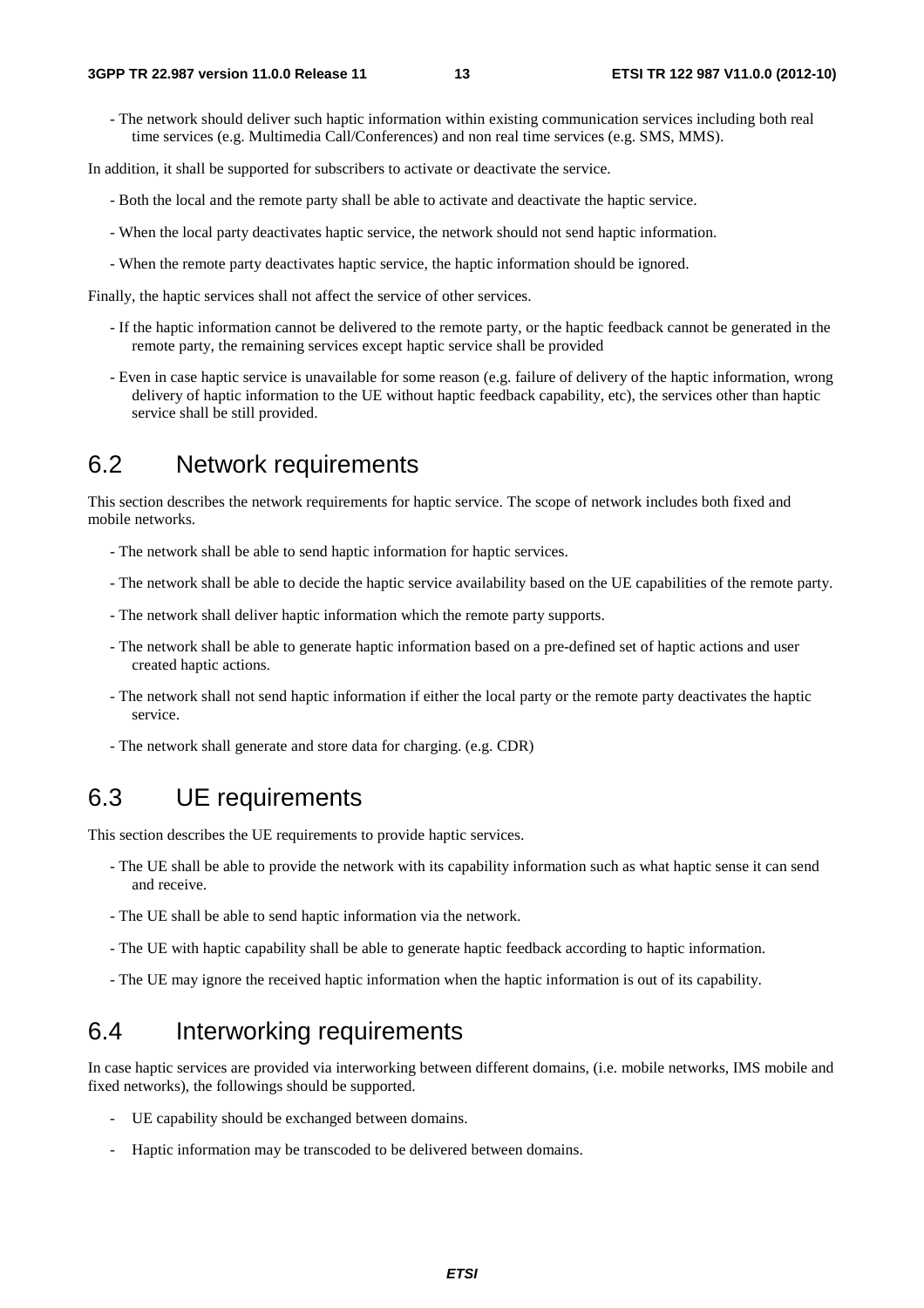### 6.5 Data description requirements

The network and UE shall have a standardized way of data description for haptic information in common. This allows a standardized access and handling of the data. The specific representation of such data is out of the scope of 3GPP specifications. For illustration purpose, an example of the data description for haptic information is shown below.

- Haptic Type (e.g. type of haptic sense such as vibration, thermal sense)
- Haptic Feedback Data (parameters of haptic sense such as amplitude, length, cycles etc)

### 6.6 Charging requirements

Depending on the network operator"s policy various charging models can be supported. Examples of charging models are presented in Table 2.

| Index         | Charging<br>models                                           | <b>Description</b>                                                                                                     |
|---------------|--------------------------------------------------------------|------------------------------------------------------------------------------------------------------------------------|
| 1             | Flat rate                                                    | Fixed (for example monthly) sum is charged for the haptic<br>service. The amount of usage may be limited by the quota. |
| $\mathcal{P}$ | Fee for<br>purchasing<br>predefined<br>haptic<br>information | A subscriber is charged by the system when he purchases<br>a predefined set of haptic information.                     |
| 3             | Fee for sending<br>haptic<br>information                     | A subscriber is charged when he sends haptic information<br>to the remote party.                                       |
| 4             | Fee for<br>changing<br>service<br>configuration              | A subscriber may be charged when he changes or updates<br>his setting.                                                 |

**Table 2: Examples of charging models** 

The network should generate the charging-related data such invocation date and time, local and remote parties, haptic types, etc.

### 7 Relation to Open Mobile Allicance (OMA)

As mentioned above, a standardized representation of haptic information should be developed for haptic service. Even though a common platform for haptic services enables network operators and  $3<sup>rd</sup>$  party service providers to deliver various haptic information, the absence of a standardized representation of haptic information may prevent possible applications from being developed in telecommunication networks.

Therefore, 3GPP should work closely with OMA in order to define a standardized representation of haptic information. 3GPP should play a significant role in defining architecture, protocols, and other requirements from the viewpoint of network and service providers. But it should also work closely with OMA to define what data format works best for the representation of various types of input and outputs, and different UE capabilities.

### 8 Conclusion

This Technical Report aims to evaluate the benefits and the technical feasibility of haptic services in telecommunication networks. Broadening the type of human senses that telecommunications may bring in to play, haptic services have the potential to enrich user experience as identified in the use cases such as Haptic Emoticon Delivery Service and Haptic Customized Alerting Tone Service.

This Technical Report identifies the potential requirements to implement haptic services over telecommunication networks regarding network, UE, inter-working, data description, and charging perspectives. This Technical Report also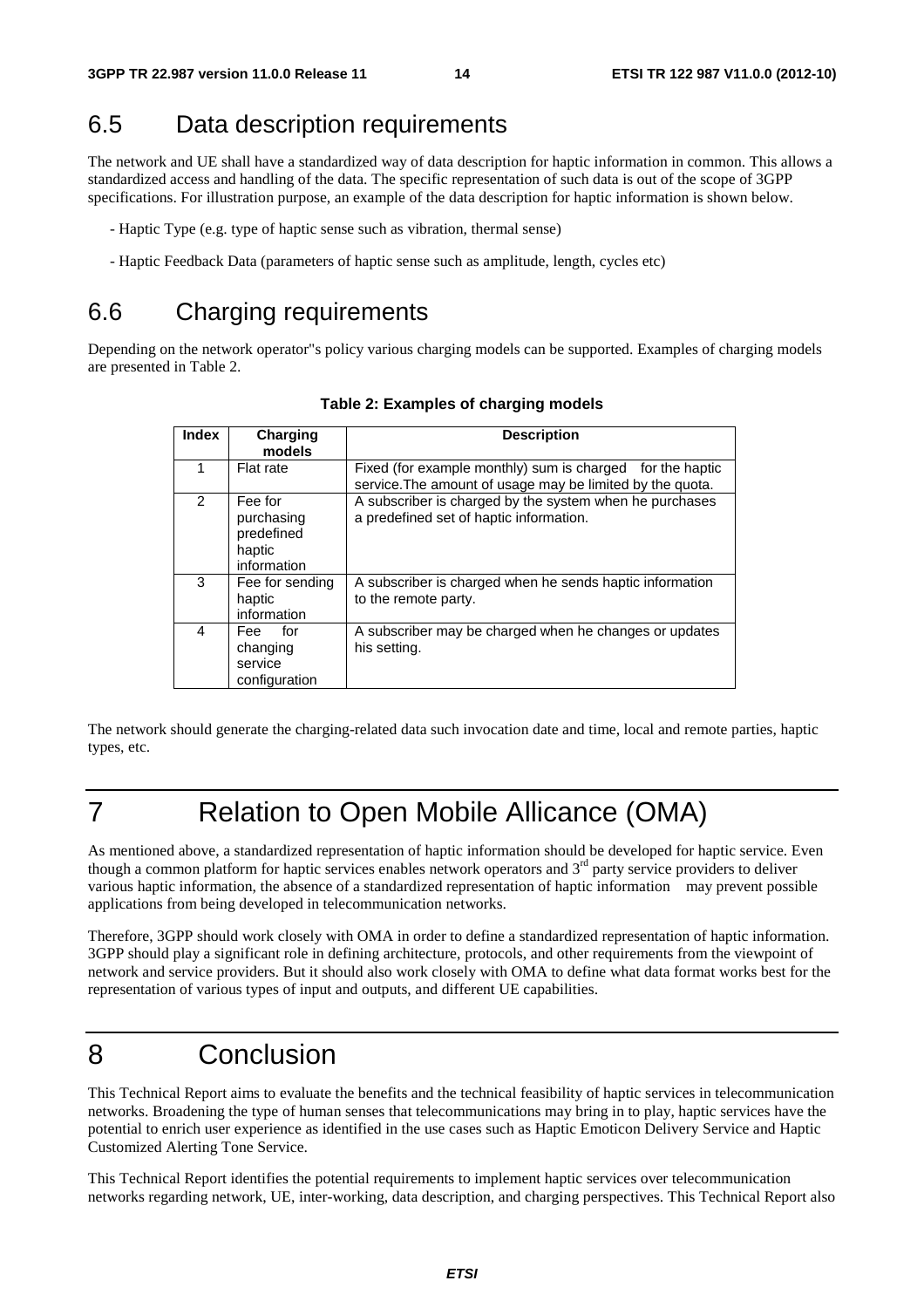recommends the collaboration with other standardization bodies such as OMA or ISO TC 159, etc in defining application level haptic information. To conclude, this study has identified potential requirements for haptic services and their implementation that may lead to other TS or CRs.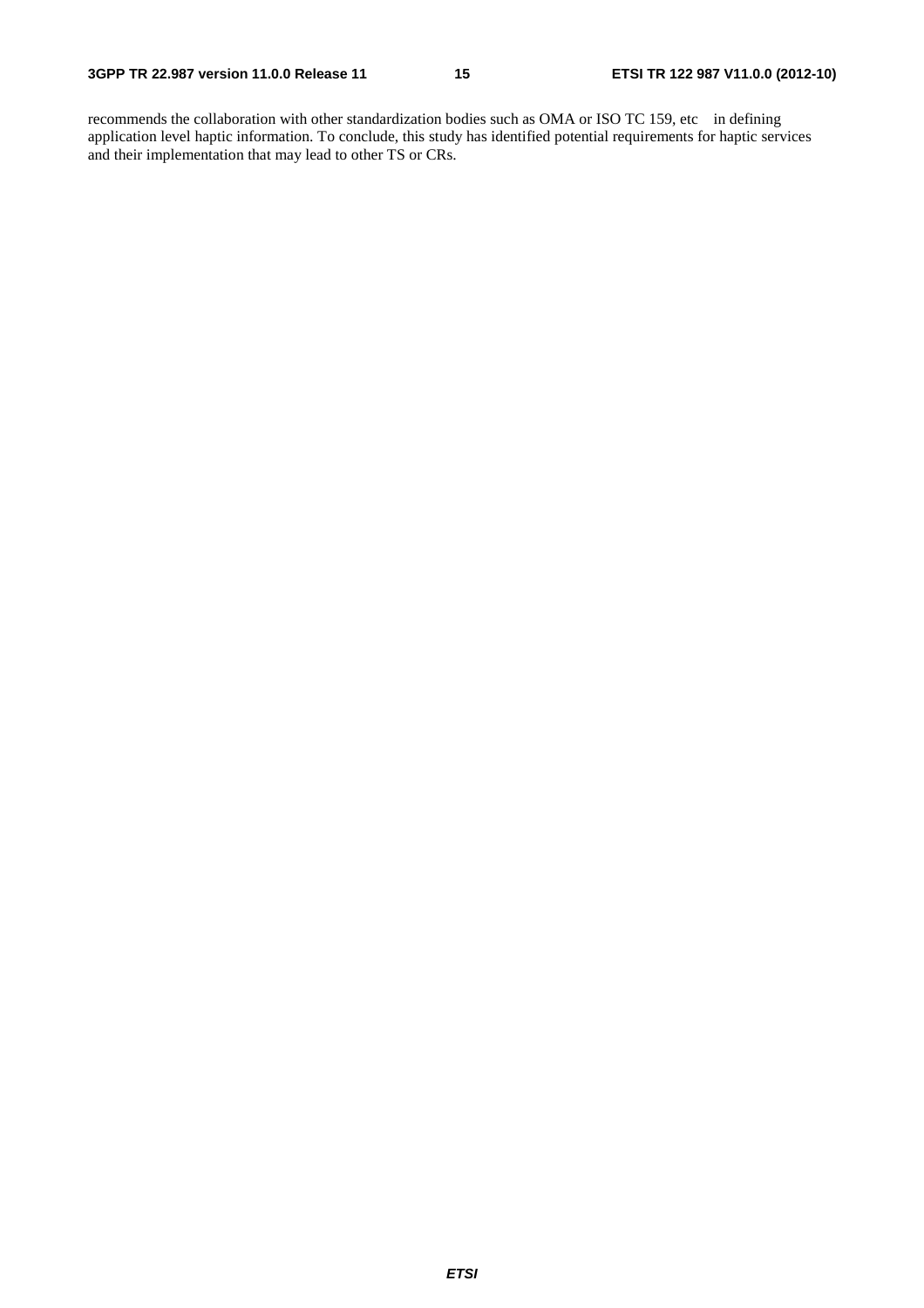### Annex A: Change history

| <b>Change history</b> |               |                |             |           |                |  |  |                                         |                |            |              |
|-----------------------|---------------|----------------|-------------|-----------|----------------|--|--|-----------------------------------------|----------------|------------|--------------|
| TSG SA# SA Doc.       |               | <b>SA1 Doc</b> | <b>Spec</b> | <b>CR</b> | <b>Rev Rel</b> |  |  | Cat Subject/Comment                     | Old            | <b>New</b> | <b>Work</b>  |
|                       |               |                |             |           |                |  |  |                                         |                |            | <b>I</b> tem |
| 2010-03               | <b>ISP-47</b> |                |             |           |                |  |  | Raised to v.10.0.0 after approval 2.0.0 |                | 10.0.0     |              |
|                       |               |                |             |           |                |  |  | by SA#47                                |                |            |              |
| 2012-09               |               |                |             |           |                |  |  | Updated to Rel-11 by MCC                | 10.0.0 111.0.0 |            |              |